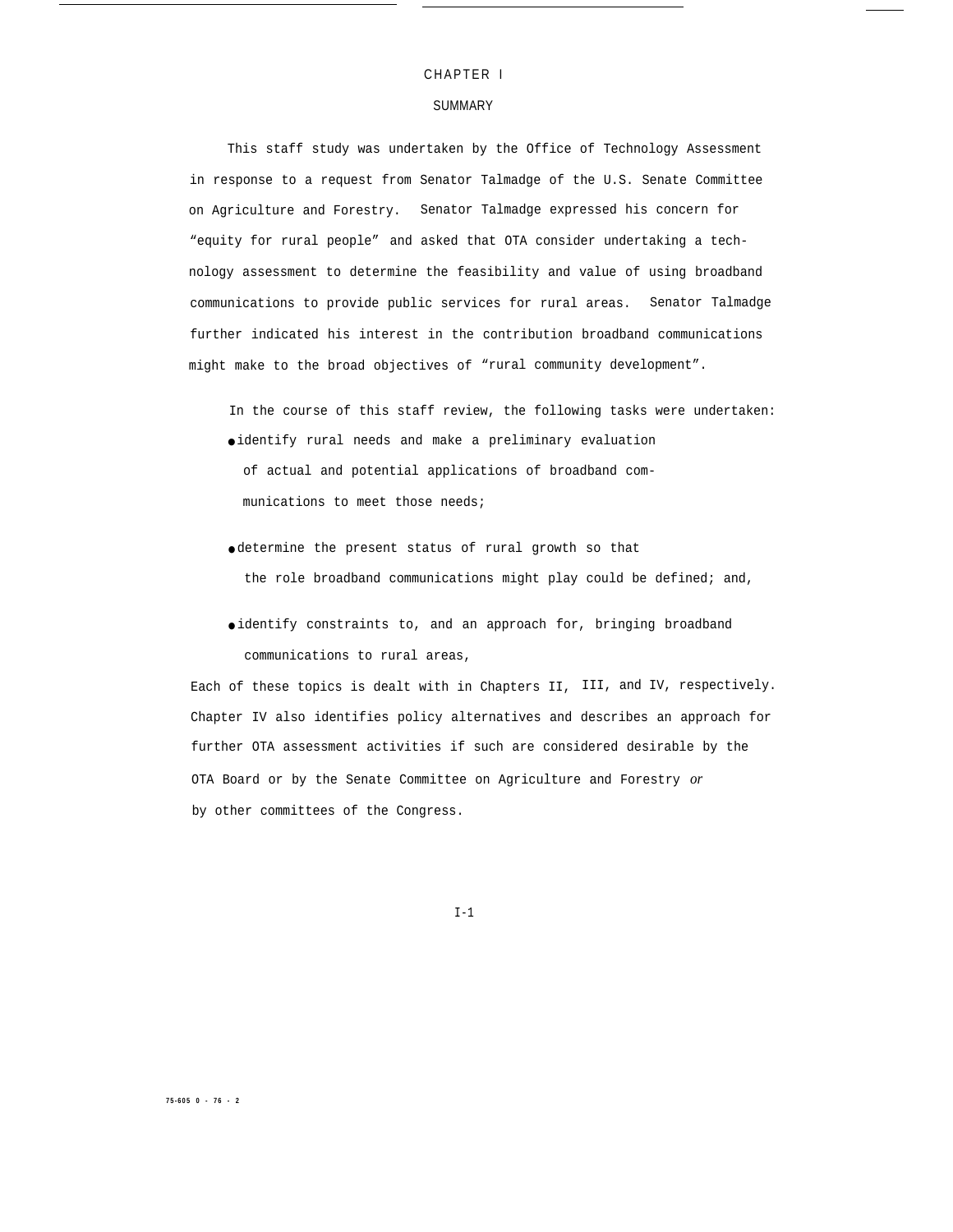This Chapter begins by defining the scope of the study in terms of the types of communications technologies included. The meanings of the terms "rural" and "urban" are also described. Major findings concerning each of the tasks identified above are then summarized.

#### Definitions And Scope

"Broadband" communications refers to transmission of many television, voice and/or data signals through a single system. The transmission may be through the atmosphere or through wires or glass fibers. There is-no clear point of separation between broad and narrowband. For the purposes of this study, the term "broadband" indicates a communications system employing one or more of the following technologies: coaxial cable, translators, ground or satellite-based microwave relays, and fiber optics. Technologies outside the scope of this study include conventional two-way telephone, radio and TV broadcasting stations and mobile radio. In general, the term broadband as used in this report implies two-way interaction with video, as well as voice and/or data in at least one direction.

There are a number of definitions of "rural" and "urban" (see Chapter III, page 3). Because available data on population trends are organized by counties which are classified as "nonmetropolitan" and "metropolitan", these terms are used rather than rural and urban when discussing population trends. When the discussion is more general, the term rural rather than nonmetropolitan is frequently used. A metropolitan county is defined as one in which there is an urban nucleus of at least 50,000 people. Adjacent counties are included if 30% or more of the population commute to the urban core. If less than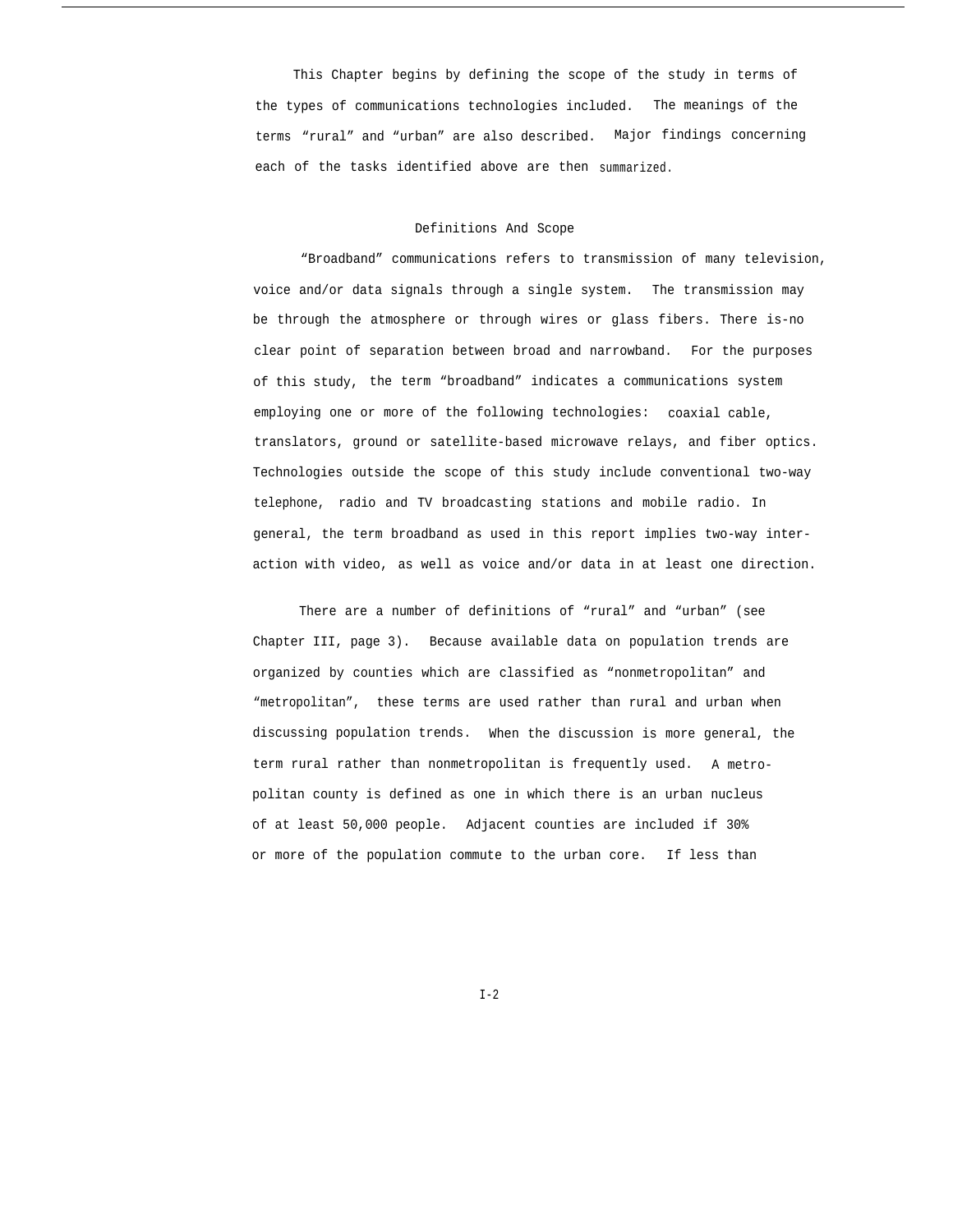30% but more than 15% of the workers commute, the adjacent county is still considered metro if it meets two out of three subsidiary criteria considered characteristic of metro areas. These criteria refer to density, degree of urbanization and rate of growth. Other areas are classified as nonmetropolitan.

# Previous Applications Of

## Broadband Communications

Applications of broadband communications to rural areas can be divided into two categories: 1) public services (including health, education, law enforcement, and governmental/administrative services) ; and, 2) commercial uses (including security systems, information transmission, data transmission and pay-TV). For each application, the following were reviewed: 1) rural needs; 2) experiments conducted in providing the service; and 3) potential rural uses, including their feasibility and value. The analysis suggested the following major findings.

### Public Service Applications

In both health and education, rural needs derive from shortages and inadequacies of facilities and personnel as well as from many factors that make access difficult, such as distances to be travelled. Financial resources, that is, lower incomes than in urban areas, the fact that fewer residents are insured for health care, and the generally smaller tax base available to support facilities also contribute to the reduced oppor tunity for health care and education in rural areas.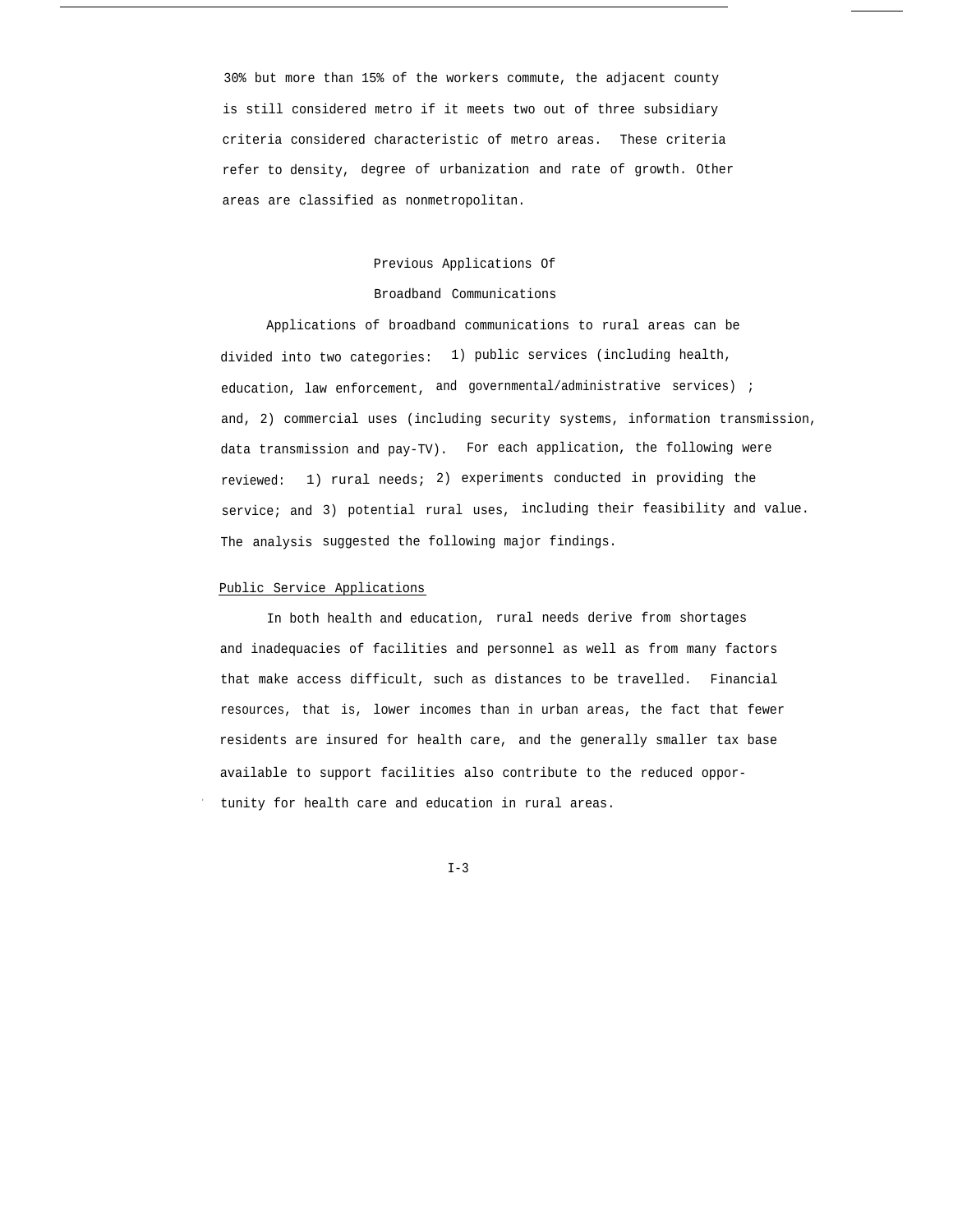In health, a vigorous experimental program conducted over the last twelve years has demonstrated the feasibility of using broadband communications to meet rural needs in five basic areas of health care; namely, consultation, supervision, direct patient care, administration and management, and education and training. Patient acceptance is high and it has been demonstrated that telemedicine can increase the adequacy of health care by providing access to services which were not available before or which were only minimally available. Health services personnel cite some problems, especially concern with privacy and confidentiality, but generally, their attitudes towards telemedicine are favorable. Unknowns requiring further research include the costs and benefits of video compared to non-video systems and methods to combine manpower and technology into total health care delivery systems that can be self-sustaining financially.

Fewer experiments using two-way communications have been conducted in the field of education, especially in rural areas. Nonetheless, the technical feasibility of meeting many of the educational needs of rural areas has been demonstrated. There is, however, a lack of information concerning which kinds of hardware and software best support educational uses, as well as concerning the relative effectiveness of education using broadband communications as compared to the traditional classroom. Educational programs adapted to, broadband use and/or guidelines for their development are also needed. Generally, very little hard data are available on the cost-effectiveness of using broadband communications for education.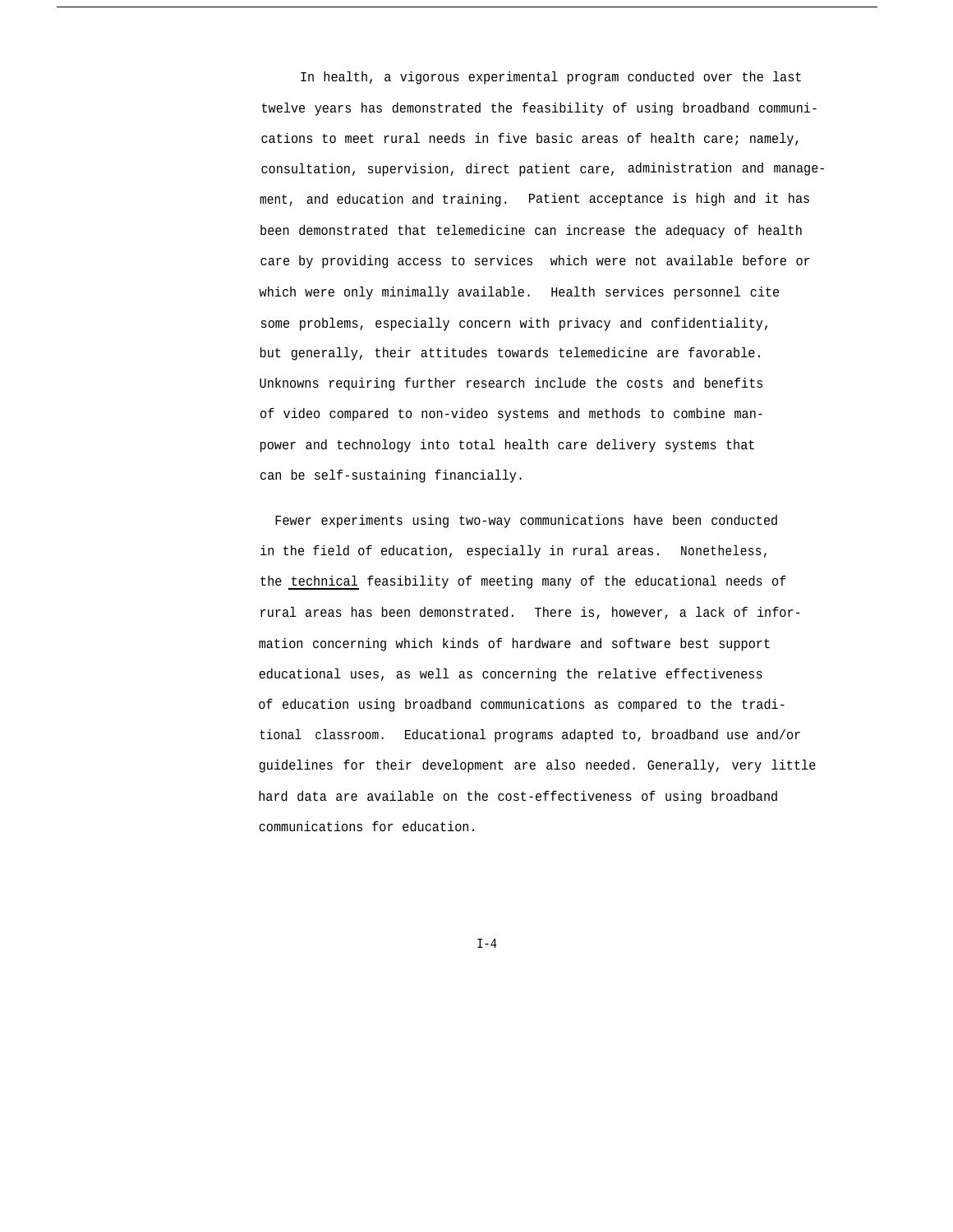Rural needs in law enforcement derive from the long distances involved and the time consumed in travel to and from the central station, thus reducing the time available for assigned duties. Broadband communications could be used to televise roll calls and briefing sessions, transmit fingerprints and related documents and aid in the conduct of pre–trial arraignments.

Governmental and administrative uses are also potential areas of application. For example, where processing of applications requires more than one agency, broadband communications could reduce requirements for travel and time for processing, thereby reducing costs to local governments and serving clients more efficiently.

Hard data on the economic tradeoffs of using broadband communications to meet needs in law enforcement and governmental/administrative activities are not available for any setting, urban or rural. However, at least one experiment is underway in each of these applications which should provide some data on their feasibility and value.

#### Commercial Applications

Potential security services include detection of fire and of unlawful entry, both of which are sources of major economic loss in rural areas. Broadband systems could be used to reduce! these losses by permitting continuous monitoring of isolated buildings from a central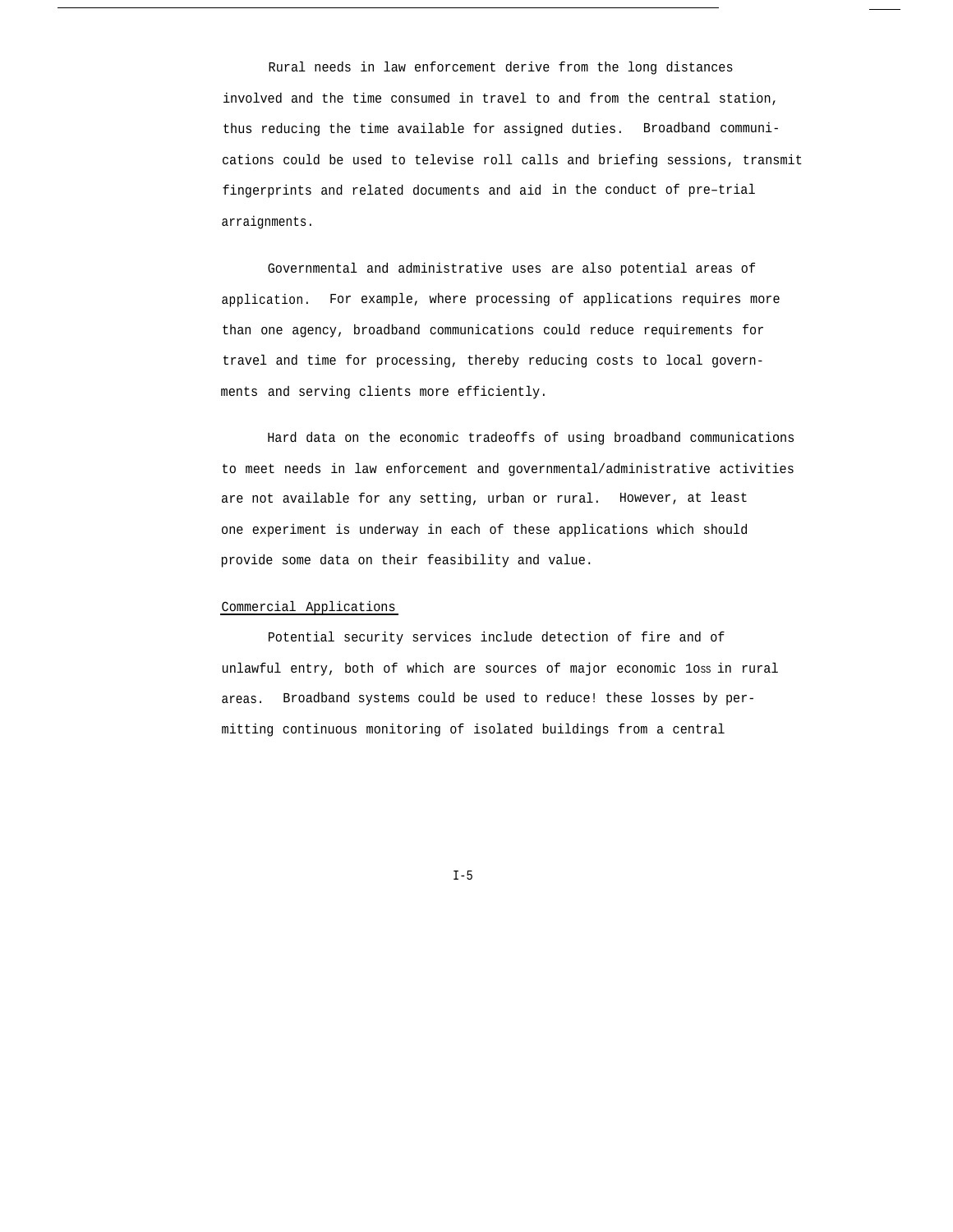location. Such systems are presently being installed in some new communities, but the economic viability of these systems in rural areas remains to be tested.

In the area of information, services are available which provide stock and commodities prices, round-the-clock news and other information. If the necessary market exists, these could be readily delivered by rural broadband systems.

As for business uses of broadband systems, the potential of high volume data transmission and of automatic meter reading were examined. A working system in New York City uses the excess channels of a local cable television system for transmitting massive amounts of information between a central bank office and many branches. The bank pays a fee to the cable company for its use of the system.

The potential for automatic meter reading arises from the fact that manual reading of meters for water, gas and electricity is especially costly in rural areas because of the distances between houses. A recent study indicates that the cost of manual meter reading will exceed that of automatic meter reading via cable by the end of the decade.

The final commercial application reviewed was pay-TV, for which subscribers pay a fee to obtain special programs and sports events.

The economic viability of these commercial uses in rural areas has yet to be proved. However, they represent potential sources of revenue which could be used to support a rural broadband system.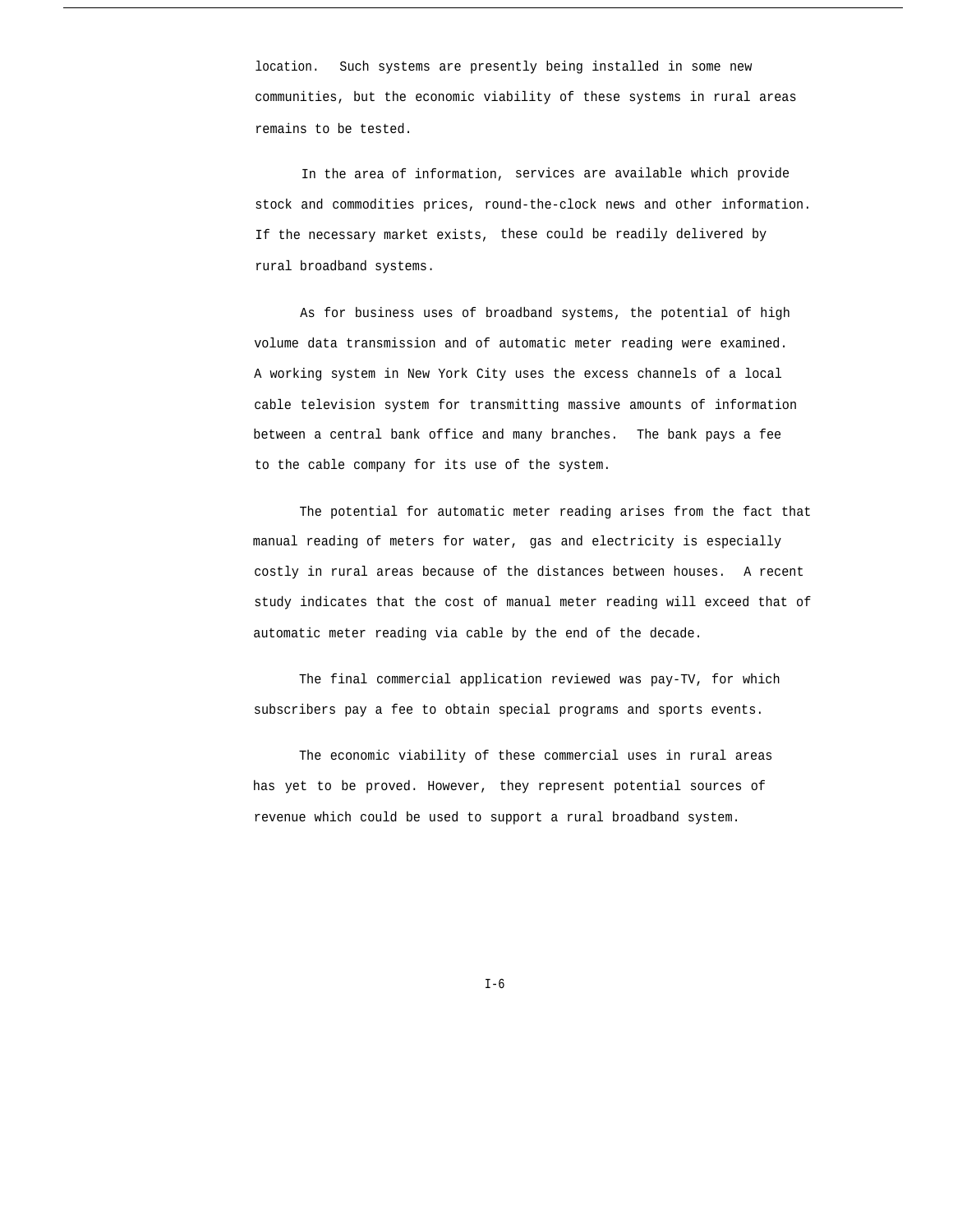### Discussion

A major purpose of many broadband communications experiments in public services has been to demonstrate technical capability. Economic feasibility and the design of economically viable systems have received less attention. When cost-effectiveness has been considered, it has been limited to the use of technology to provide a single service. As will be discussed later, detailed consideration of a system approach to broadband communications in which costs are shared and revenues are generated by public users, commercial users and subscriber-supported entertainment fees has not been attempted. However, such a system approach may be the key to an economically viable broadband system which could serve an entire rural community.

All of the public service and commercial uses indicated previously and more fully described in Chapter II have potential for inclusion in a rural broadband communications system. Selection of applications for a particular community should be based on a comprehensive needs analysis. The particular public services and commercial uses will vary according to the characteristics of each rural area.

Rural Development And Broadband Communications

In approaching the task of examining the contribution broadband communications can make to rural development, it first was necessary to examine the present nature of change in rural America.

The 1970's has seen a reversal of the historic migration of Americans from rural to urban areas, with a net 1.6 million persons moving from urban to rural areas. This growth is not distributed evenly among all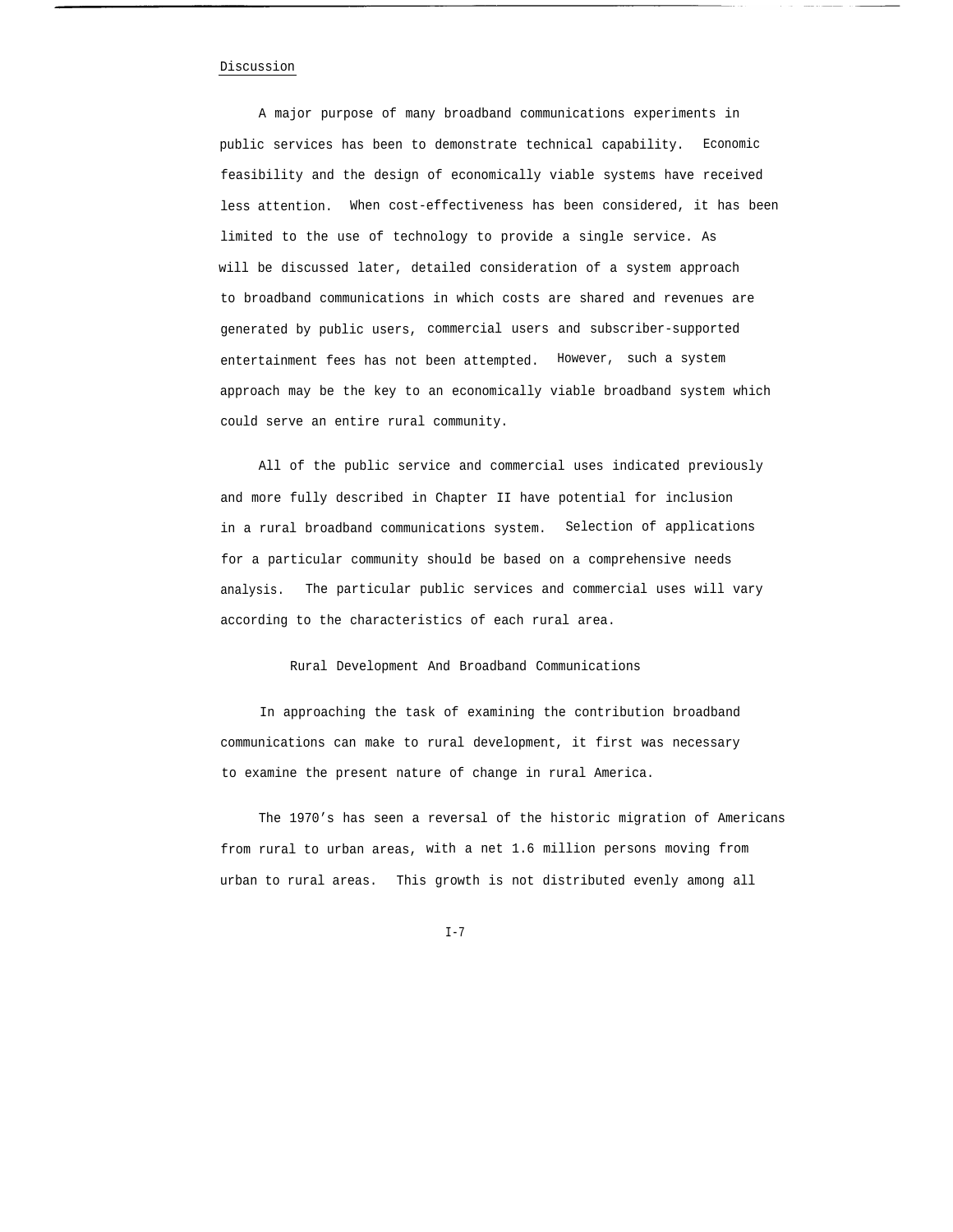rural areas, nor was it found to be explainable in terms of simple proximity to metropolitan areas: the largest quantitative increase in net immigration occurred in counties adjacent to metropolitan areas, but the sharpest turnaround in migration developed in the more distant rural counties.

This change, however, has not altered the sizable differences that exist among rural areas. In parallel with the finding that there is no simple way to describe rural America is this study's proposition that broadband communications systems will succeed or fail to the degree that their characteristics match the varying needs and economic conditions of each rural area in which they are located.

In trying to make sense of the great diversity of needs and conditions in rural America, this study first identified the major forces underlying present change and then projected the future course of development and needs that are likely to emerge as a result of these forces.

The three principle forces identified in this study were:

- decentralization of manufacturing;
- decentralization of the service sector of the economy; and
- residential preference.

These forces and proximity to metropolitan areas can be related to the two major categories of growing rural counties. These are (see Chapter III):

● "Turnaround Acceleration" -- counties in which growth began in the 1950's and "accelerated" in the 1960's; generally adjacent to metropolitan areas and characterized by growth in service industries,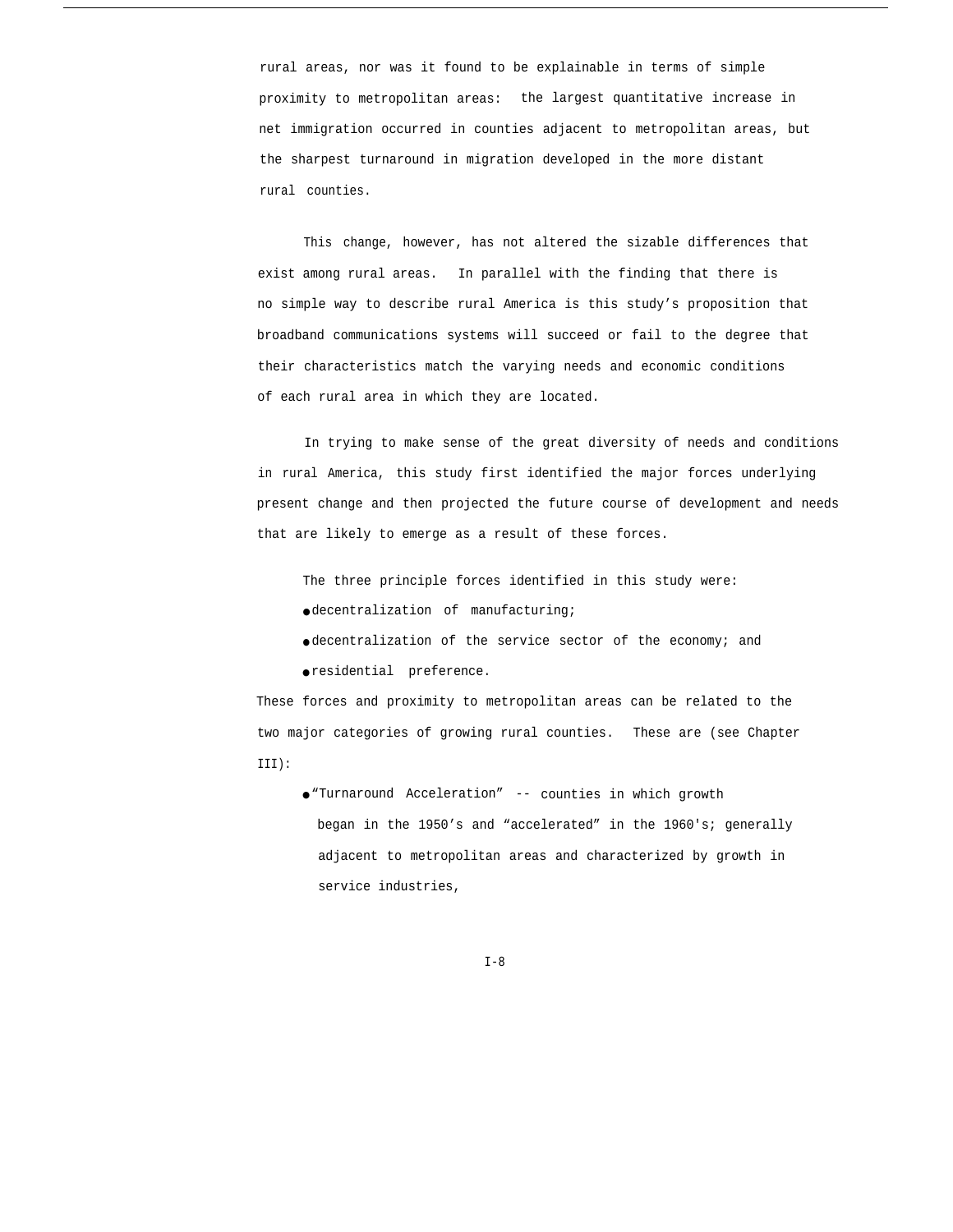● "Turnaround Reversal" -- counties which have only recently "reversed" their decline and generally began to grow in the 1960's; generally not adjacent to metropolitan areas and characterized by growth in manufacturing industries.

The third force, residential preference, has contributed to growth in both categories of counties.

The following summary observations outline the implications of the varying course of rural development for the feasibility and role of rural broadband systems. Also highlighted is the contribution that broadband might make in resolving future needs in the two categories of growing counties plus, for completeness, a third category of rural counties that are declining. ("County" is used as the unit of analysis because most statistics are gathered on this basis. In practice, broadband systems could encompass several counties of varying character.)

- In any rural county, an area-coverage broadband system will require the fullest development of every possible service (entertainment, public, as well as commercial) as sources of revenue if such systems are to be feasible. Leaving aside entertainment as a common denominator in all systems, the principal additional source of revenue will vary according to the type of rural area:
	- 1) in the fastest growing rural counties (those dominated by growth in the service sector of the economy), business and commercial services are likely to offer the greatest potential sources of revenue.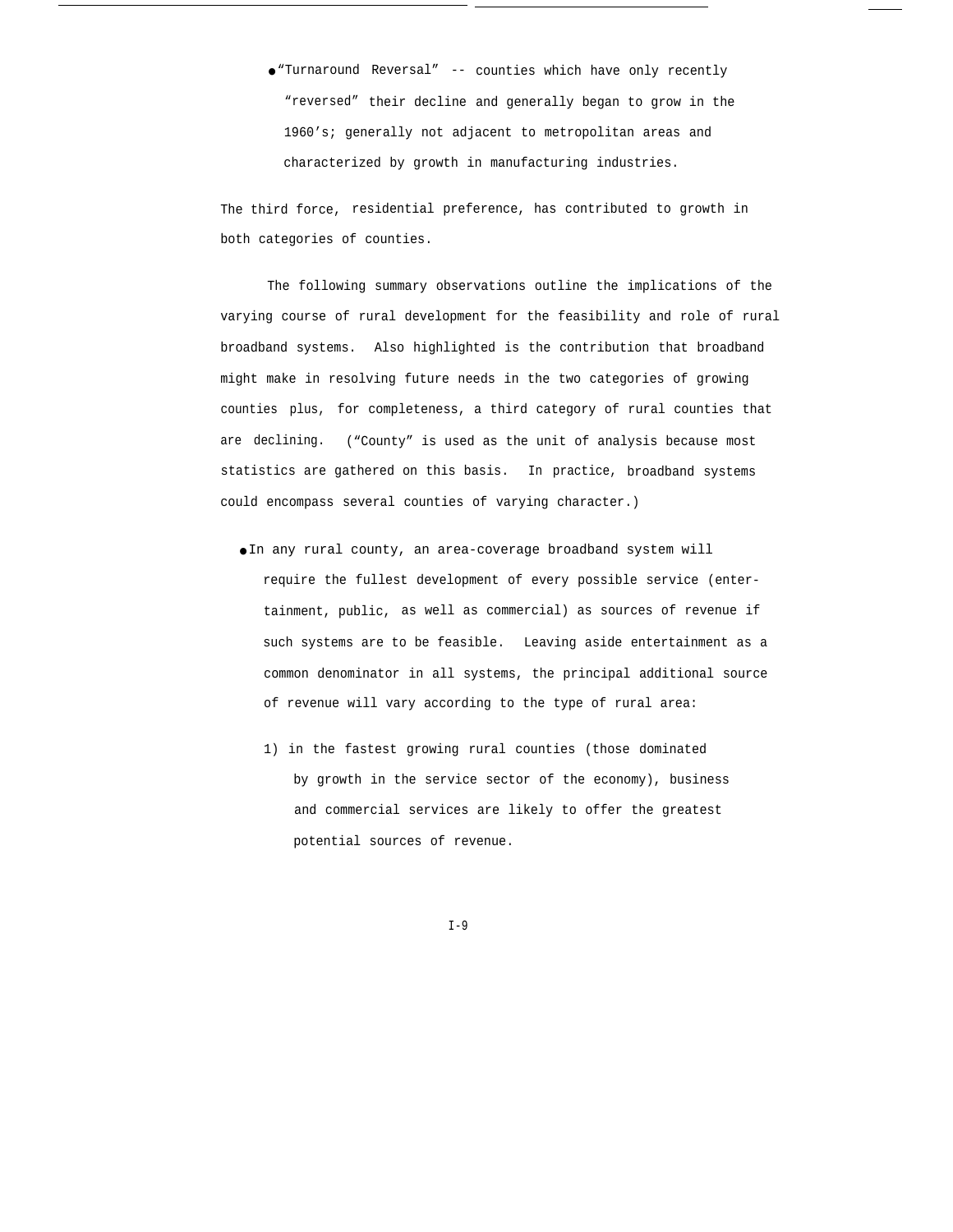- 2) in growing rural counties characterized by growth in manufacturing employment, public services are likely to constitute the best additional source for revenue.
- Broadband systems in growing rural counties could:
	- 1) enable greater dispersal of service-type industries than is presently the case in some of the fastest growing counties. This could permit more equal sharing in the fruits of growth by all sections of a county and make more likely the continued viability of smaller rural communities.
	- 2) help forestall continuing erosion of business functions in those small towns located in areas of manufacturing growth, and provide the communications network necessary for later growth in the service sector, should economic conditions permit.

# ● Broadband systems in declining rural counties could:

- 1) contribute to the cost-effective functioning of federal and state programs designed to upgrade medical, educational and other community services.
- 2) help to attract new industries by serving as a vehicle for delivery of upgraded community services.
- Implications for government policy are:
	- 1) in growing rural counties, broadband systems have the potential for becoming self-supporting; assistance required in their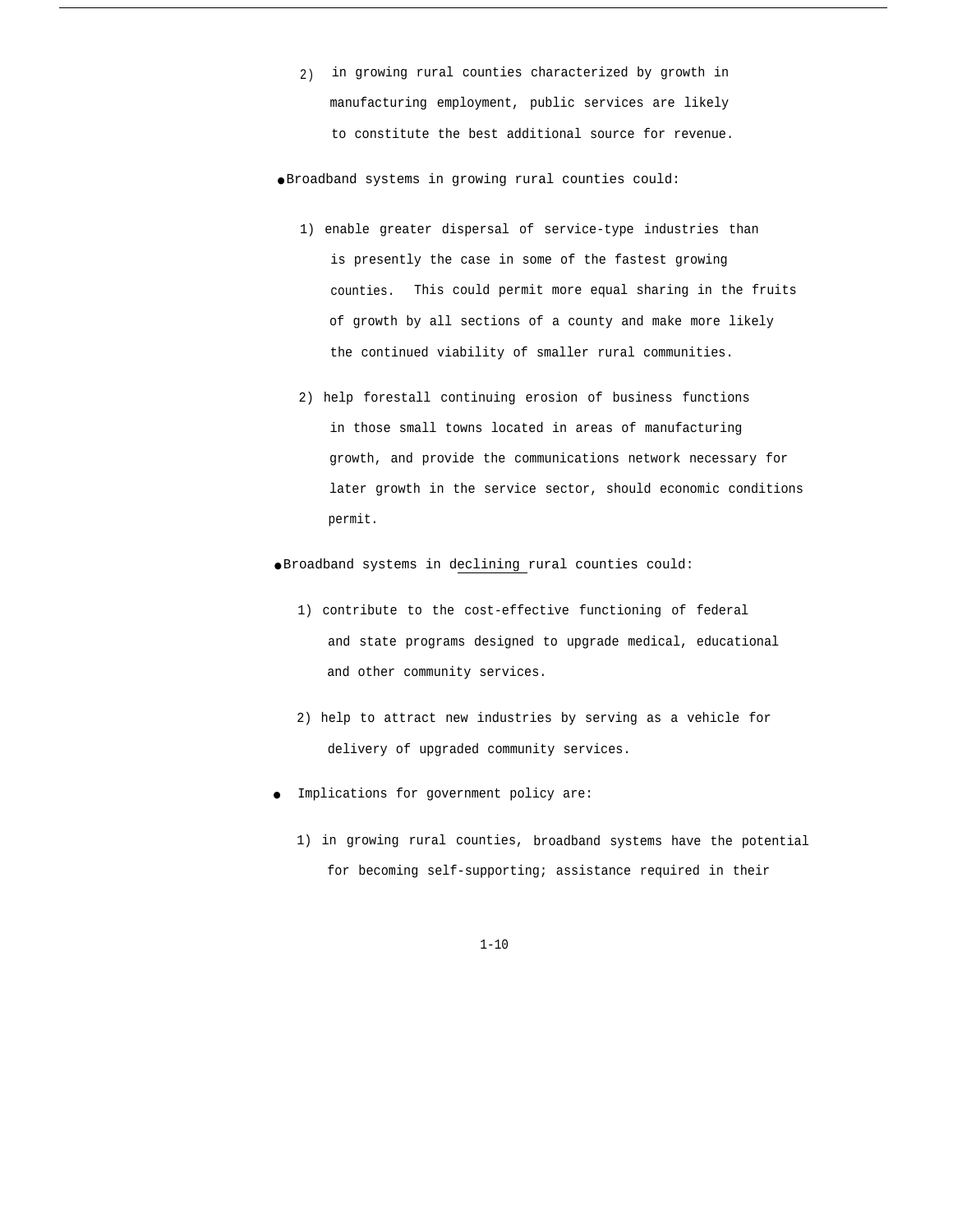development is likely to be in the areas of technical aid and securing of financing.

- 2) in declining rural counties the economic base is likely to be inadequate to support broadband systems. However, to the extent that government subsidies might be made available to upgrade schools and community facilities, some functions might be performed through the use of broadband and appropriate reimbursement made to the system. The latter revenues, in turn, might be sufficient to make the system financially self-supporting. The value of broadband in providing public services is likely to depend upon the extent to which these services mesh with and contribute to government assistance programs, as well as upon the degree to which rural development policy emphasizes area-wide, coordinated delivery of community services.
- Despite the evident promise of broadband communications systems, there can be no assurance that they will evolve in the manner suggested above. Before entrepreneurs, local 'business leaders, or governmental officials can seriously entertain organizing and deploying such systems, much more has to be known about the practical aspects of their financing and operation. This will be examined next.

Constraints To Rural Applications Of Broadband Communications

Given the high potential of broadband to meet rural needs, it is noteworthy that there have been so few applications providing services other than conventional television. Three categories of potential constraints were examined: technology, FCC regulations and cost. Technology is not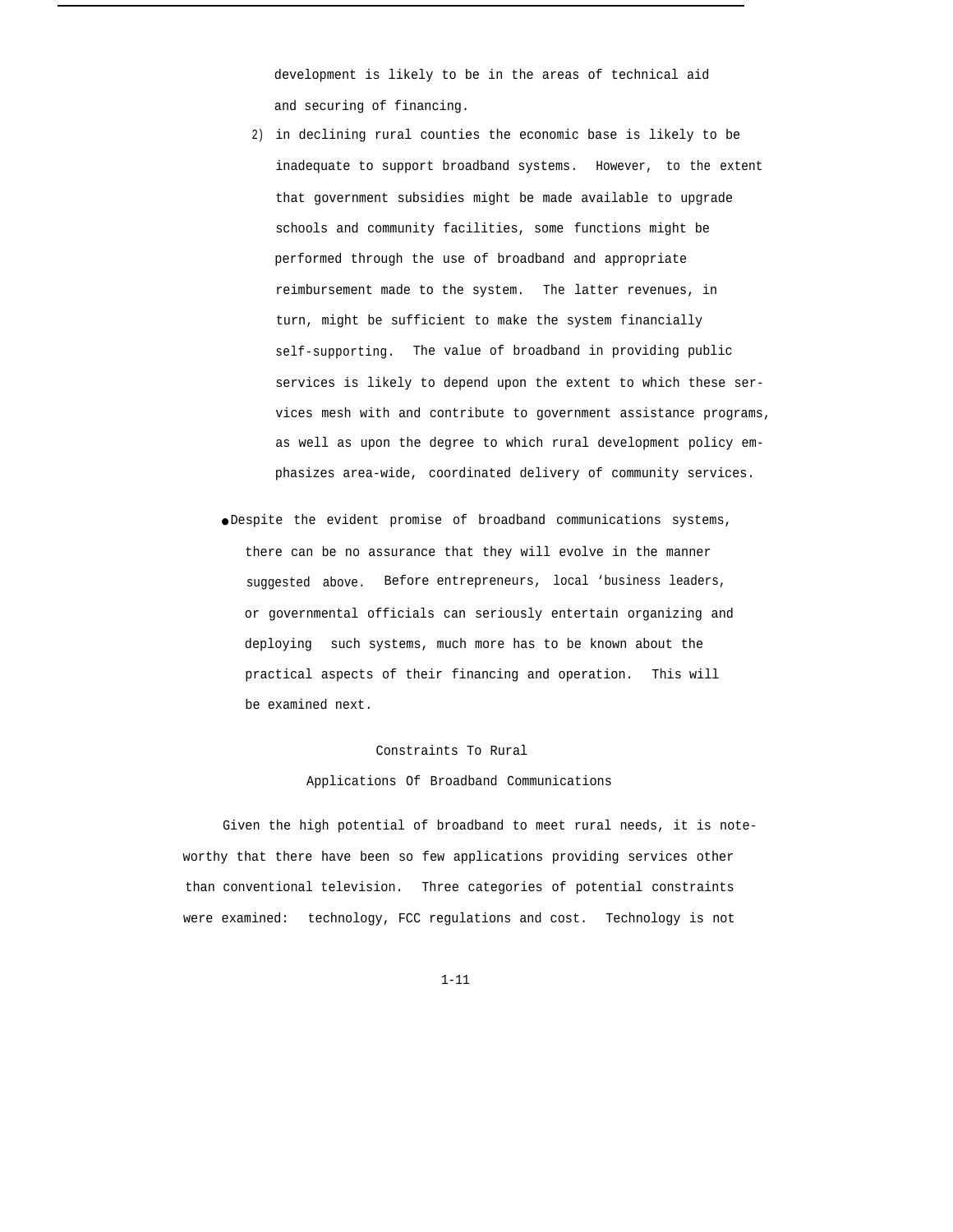limiting. FCC regulations do provide some constraint. For example, relaxation of restrictions on translators, so that they could rebroadcast signals received from ground or satellite-based microwave relays, would encourage wider use of this technology.

While FCC regulations do not directly inhibit use of cable for public services, the regulation that public service channels should be provided free of charge in some rural areas adjacent to metro areas could have the effect of eliminating a vital and necessary source of revenue for rural systems. The free channel regulation may also have inhibited using public services as a source of revenue even in those rural areas where the regulation does not apply. Therefore, although the FCC has sought to encourage development of nonentertainment uses with free channels, the regulations may have had the opposite effect and made it impossible for rural areas to afford either broadband systems or new services.

While regulatory constraints can be removed simply by changing the regulations in question, the third constraint, cost, is a more fundamental barrier. However, it is unclear whether this constraint is actual or perceived. For example , while the low density of rural populations makes use of broadband to provide conventional television economically less attractive than in urban areas, the same low density could well favor it for public service and institutional use. If these nonentertainment uses have value, appropriate fees could be charged which would increase the economic base of the broadband system. However, this approach has not been explored.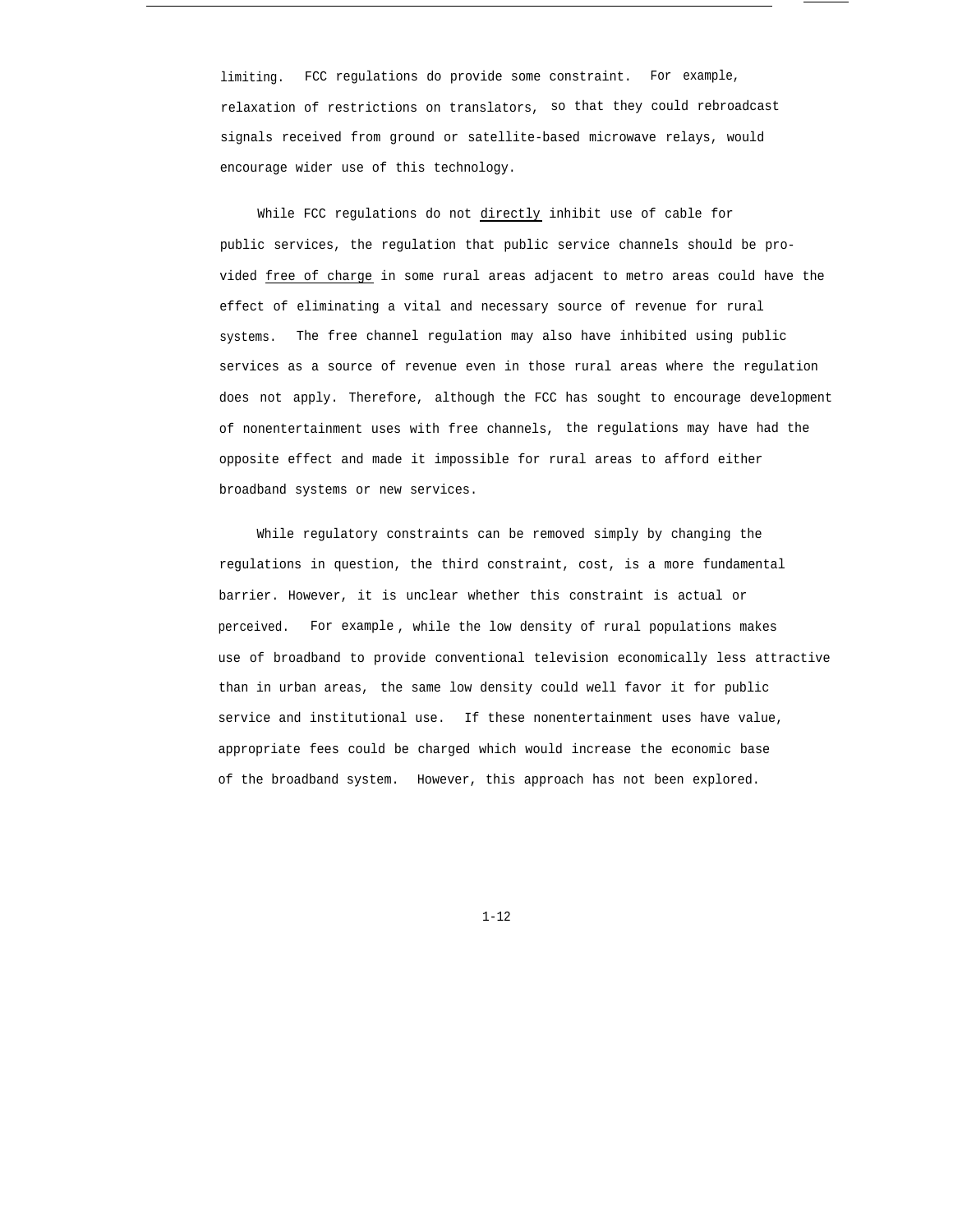A System Approach To Developing And Assessing Rural Broadband Communications

By a rural broadband "system" is meant an area-wide communications network accessible to all residents and institutions. The system may be used to meet health, education and other social service needs, facilitate government and administrative transactions, and serve commercial enterprises as well as provide network TV and entertainment. Thus a package of services would be provided and it is suggested that the combination as a whole may be economically viable, where an individual service by itself may not be.

A project being initiated in Trempealeau County illustrates the system approach. A county-wide cable and microwave system available to all residents has been planned. An institution. the schools, will also use the system with the objectives of improving the quality of education, reducing teacher costs and saving funds now spent to transport pupils among schools. While an early feasibility study showed that a conventional individual subscriber supported cable system would not be economically feasible, the addition of revenues from the school users (\$9000/year from each of eight schools) sufficiently improved the financial outlook so as to make the system possible.

At the present time, a massive government program to support rural broadband systems might be premature. While planning is well underway for such a system in Trempealeau County, Wisconsin, no full-service area-coverage system presently exists anywhere in the United States. It thus does not appear that enough is known about the detailed nature, feasibility, and value of such systems to encourage their present widespread deployment by means of routine and standard operating programs.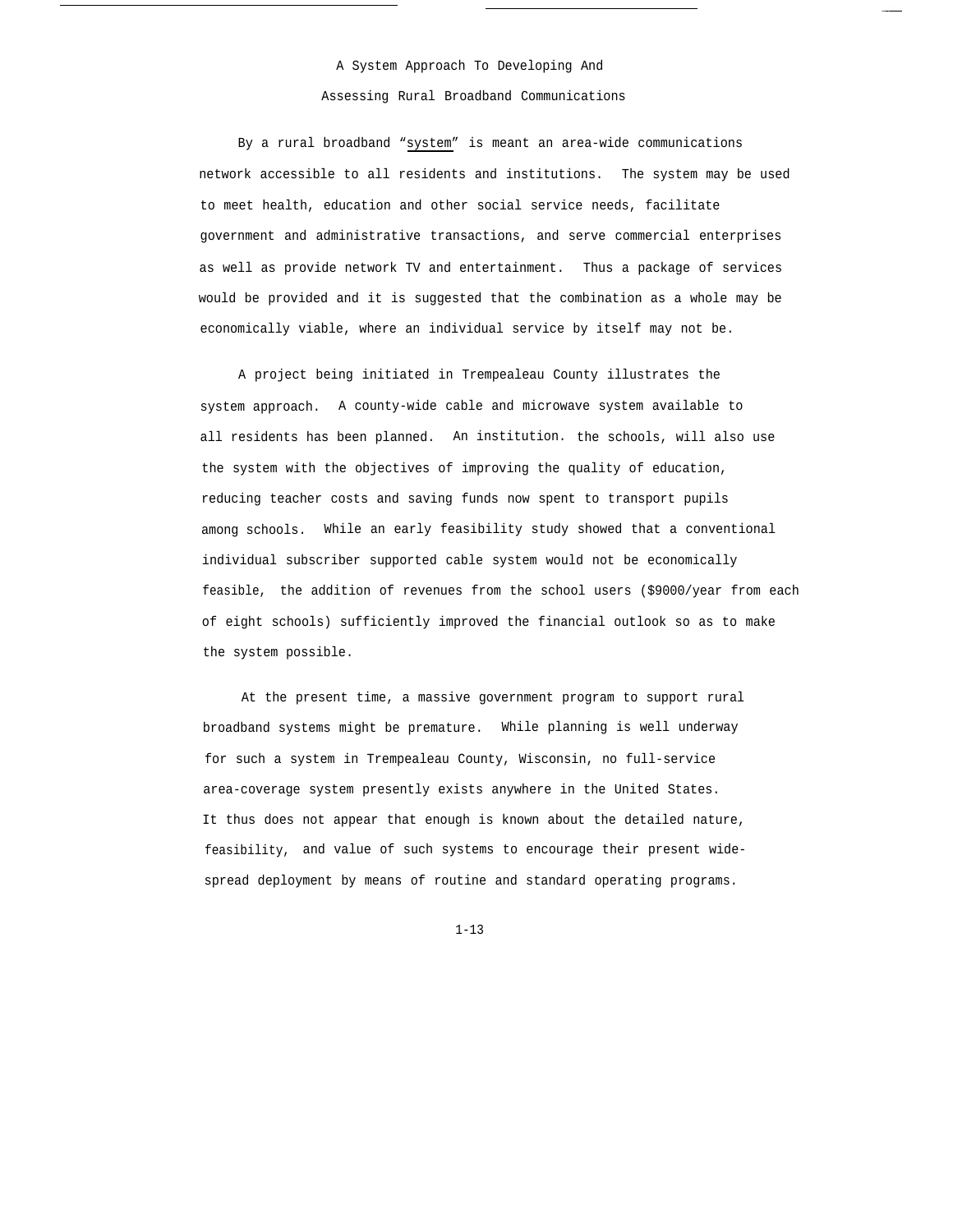Instead of a large-scale government program, the logical next step would seem to be a series of system demonstrations in which broadband services are tailored to meet the specific and different needs of individual rural localities. Different services will have different cost-effectiveness ratios depending on the demographic, socioeconomic and institutional characteristics of the community. System demonstrations can provide data on what works, where, and under what conditions.

Assuming that a decision might be made to provide federal assistance for these demonstrations, the following basic steps would need to be taken:

● designation of a Federal agency (or agencies) to administer the program, collect data and evaluate results;

 $\bullet$  provision of a funding mechanism(s); and

● identification of potential demonstration sites.

### Responsible Agencies

In considering agencies that might be assigned responsibilities for system demonstrations, the need for an effective planning organization at the local level should not be overlooked. In some areas, such as Trempealeau County, cooperatives may be so pervasive that they can unite most of the population and the local government in the organizational effort necessary to plan for and implement a broadband system. In others, something akin to the multi-county planning districts being established in several states might provide technical assistance and direction.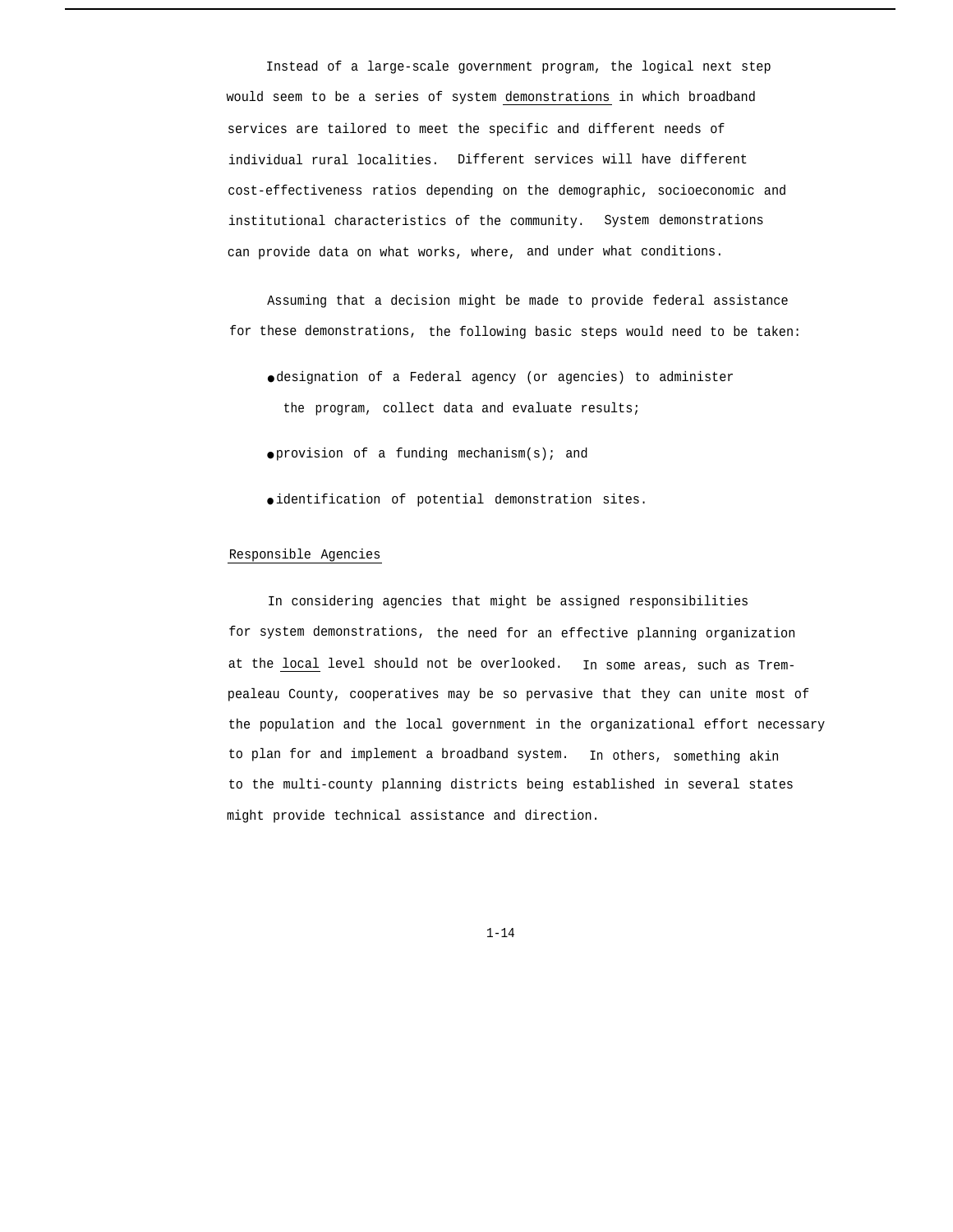At the Federal level, it is clear that a great deal of attention will have to be given to devising an effective means of direction and coordination. Listing only a few of the possible institutional mechanisms, an inter-agency task force could be appointed to oversee Federal participation in demonstrations. Or, a policy board comprised of representatives from executive agencies and rural and industry interest groups could be designated to design and supervise demonstrations in accordance with broad legislative guidelines.

It is beyond the purview of this study to examine fully these and other alternatives. The approach taken here is to outline one simplified alternative in which oversight is provided by existing Congressional committees (possibly with the assistance of OTA, as described in Chapter IV),

Many agencies have been involved in telecommunications research, including NASA and HEW. However, there are three, for the reasons described below, that might be initially considered for major roles in the demonstration phase. These are: 1) the National Science Foundation (NSF); 2) the Department of Commerce; and, 3) the Department of Agriculture.

The National Science Foundation has taken the lead in "systematic experimentation" with its Phase I design and Phase 11 implementation studies of public services via broadband communications and might be considered for the lead role in conducting system demonstrations as a natural follow-on to these efforts. NSF could also be primarily responsible for collection of data on one of the three major areas to be included in every system demonstration. These three areas are: 1) public service; 2) business and commercial use; and 3) impact on rural life. While as lead agency NSF might coordinate the administration, data collection and evaluation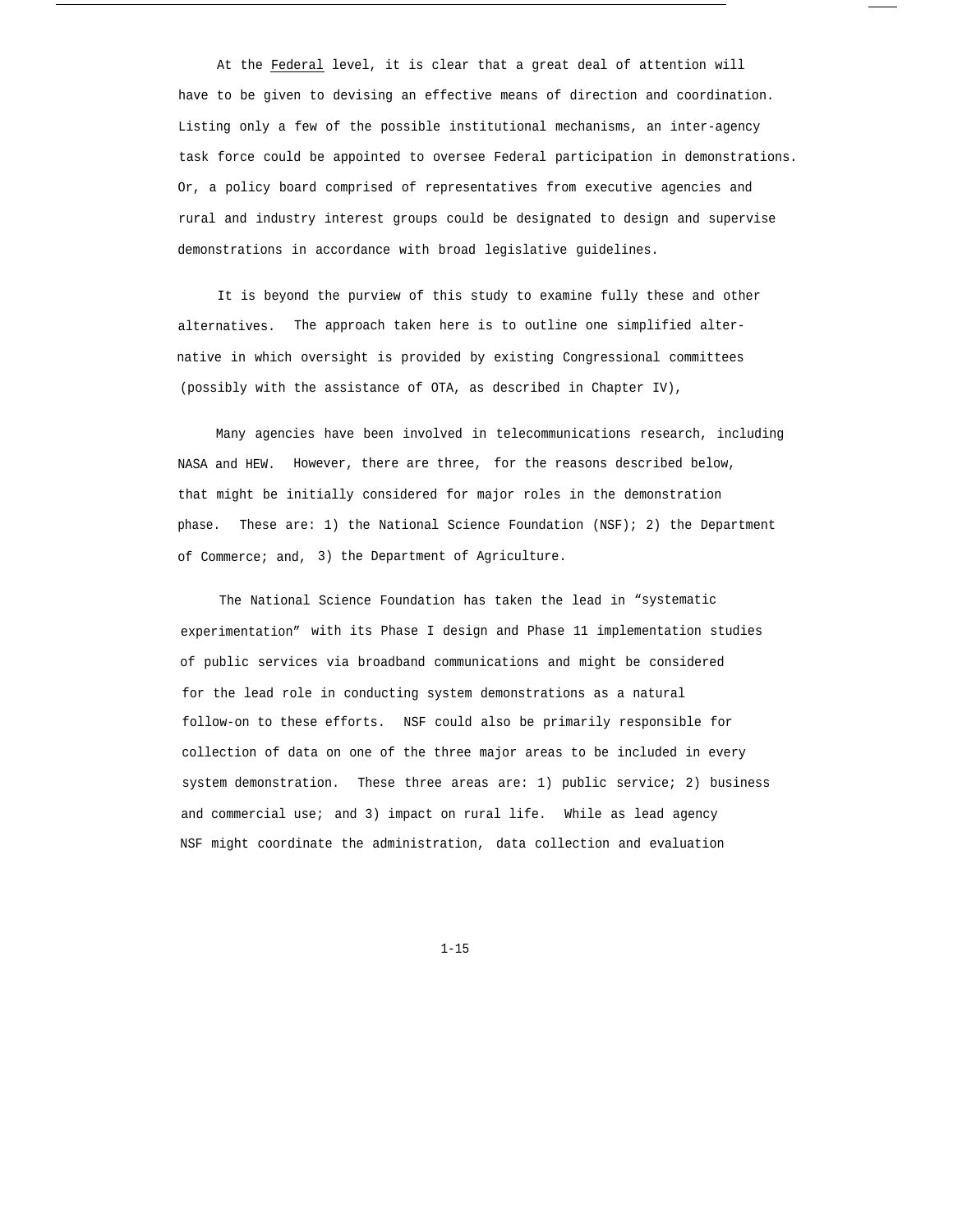of the overall program, it could also be primarily responsible for the first of the areas enumerated; that is, the public service sector of the demonstrations.

Potential business and commercial use of a broadband system seems to fall within the province of the Department of Commerce. The Economic Development Administration of that Department recently funded a study to help "in determining national policy regarding the future course of telecommunications research and development as related to rural ecomomic development". Thus, the Department of Commerce appears to have the interest, as well as the mandate, to contribute to business and commercial uses in system demonstrations.

The Department of Agriculture is presently a source of loans and loan guarantees (under the Rural Development Act of 1972) for broadband projects and is an authoritative source of detailed knowledge on rural development in general and potential demonstration sites in particular. A significant part of system demonstrations must be evaluation of the impact of expanded telecommunications services on rural growth and on the distinctive characteristics of life (both positive and negative) in rural areas. The Economic Research Service , which was a major source of information for Chapter III, could contribute to development of rural impact data.

In addition, the Department of Agriculture, through its Extension Service, might play a significant role in making known the system demonstration concept to potential rural sites.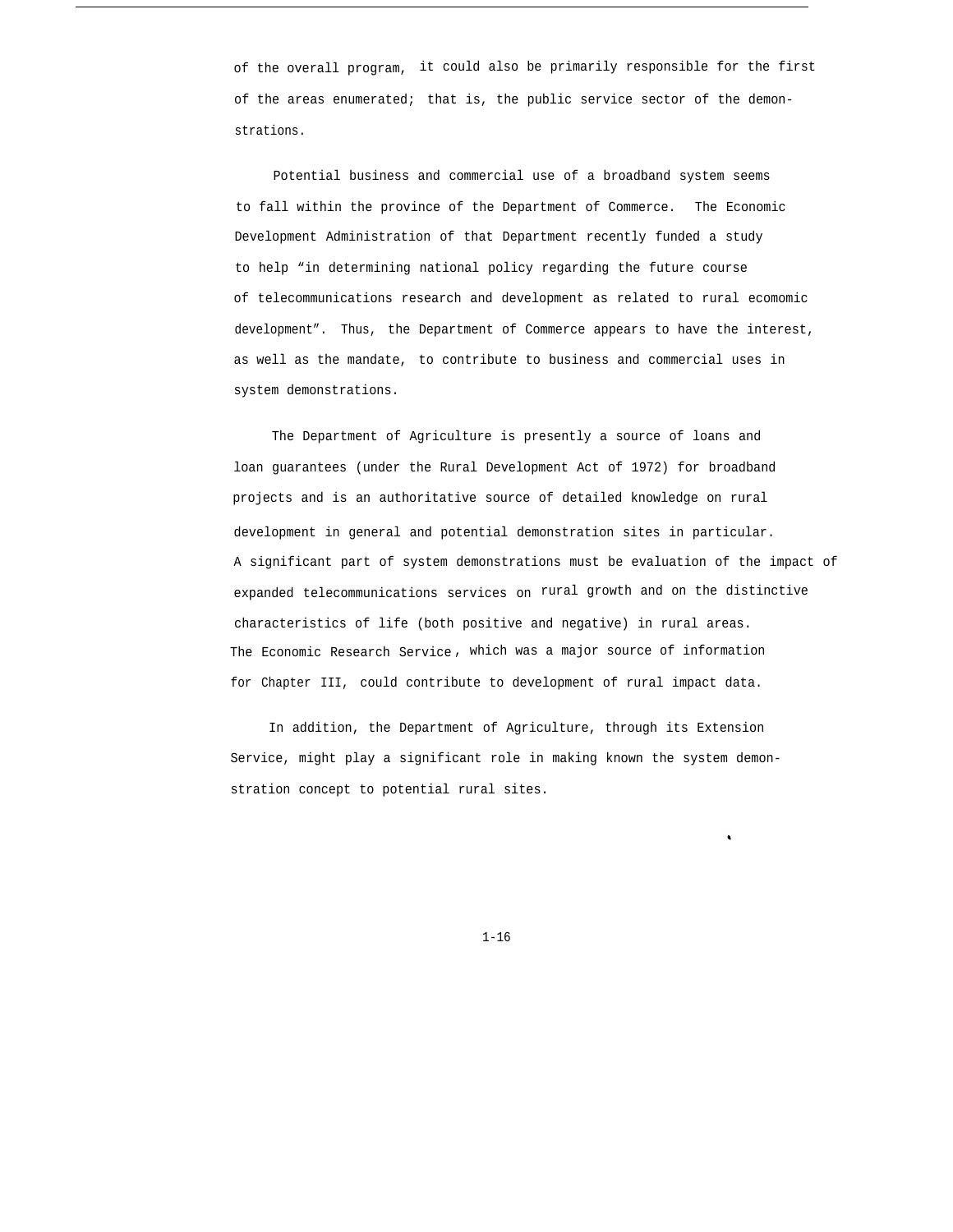### Funding Mechanisms

There are two aspects of funding which should be considered: 1) capital resources for construction of systems; and, 2) funds which can be used for identifying demonstration sites; developing software and materials for public service, commercial and other system demonstration uses; operating and maintaining the system; and conducting evaluations.

For capital construction of telecommunications plant, an existing source of funds is Community Facilities loans under Title I of the Rural Development Act of 1972. (Another possible source, as suggested by some, might be the Rural Electrification Administration.) The second category of funds which are primarily to be used for conducting and evaluating the actual system demonstrations could be provided through the lead agency, either as outright grants or loans. Calculations of the potential costs to support four system demonstrations were made. Assuming loans for construction and grants for other costs, per year costs for a five-Year Program were estimated at roughly \$1.8 million.

#### Candidate Sites

Only one criterion might be universally applied to all candidate rural areas which might wish to serve as a system demonstration site. That is, there must be a high degree of community support for the system. Institutional and public service use of broadband is novel and unfamiliar. As shown in Trempealeau County, individuals within the community in question will have to work together to define common needs which can be best met through broadband services. They will also have to be capable of recognizing the economic value of these services and support the system accordingly, (e.g., tax monies used to support schools might be used for broadband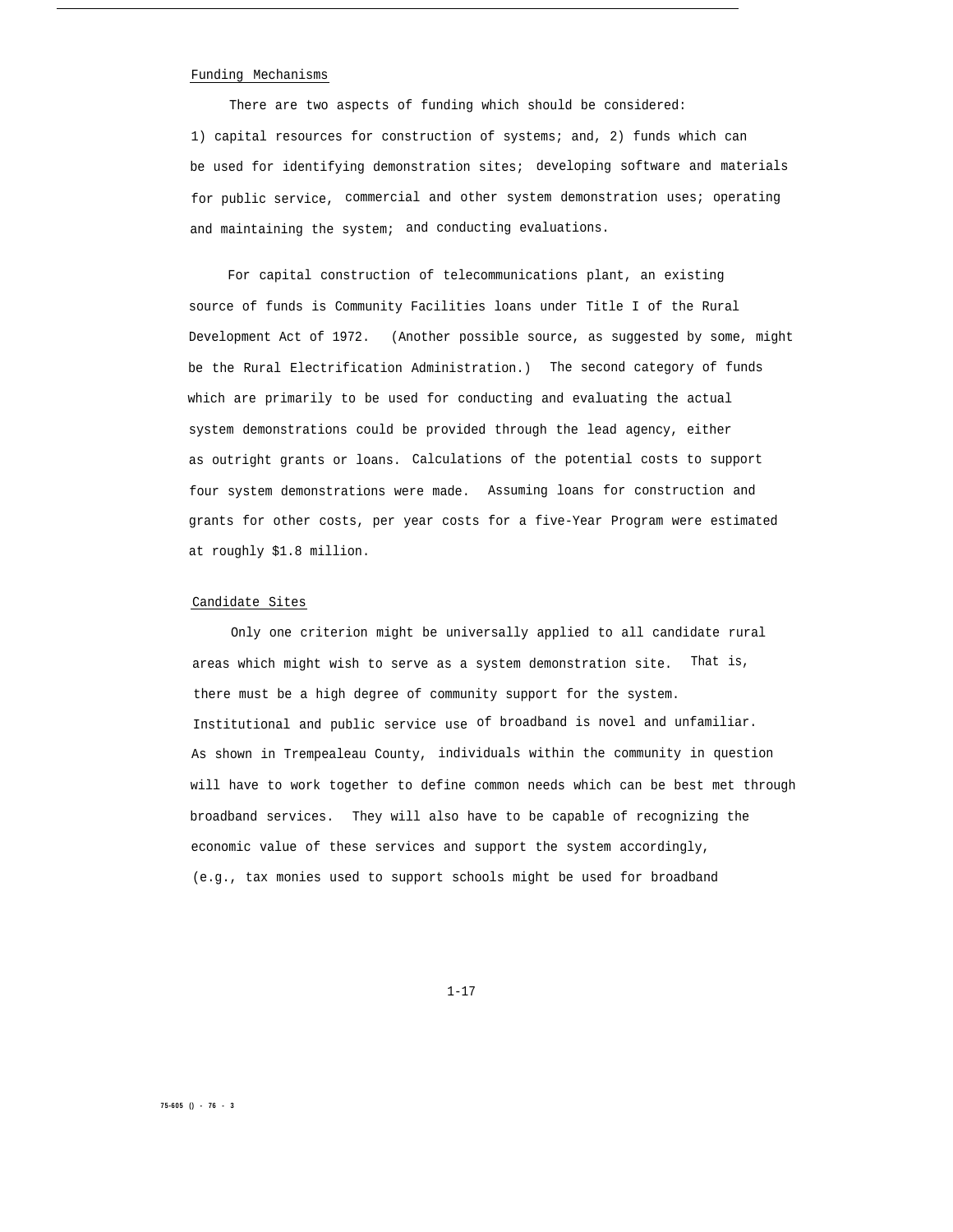educational services). Several types of sites for system demonstrations were identified in the course of this study and are discussed in the body of this report.

Investigation Of The Impacts Of Widespread Implementation Of Telecommunications In Rural Areas

Widespread implementation of telecommunications systems with the characteristics described in this report could have major consequences not only for rural areas but also for urban areas. Changes brought to rural areas through broadband might be positive or negative. Thus, definition of impact areas, and development of a plan for evaluation of the potential positive and negative consequences of widespread telecommunications systems, should be an integral part of any system demonstration program. While detailed consideration of this topic is beyond the scope of this staff study, a representative listing of the impact areas that might be pertinent was developed. These fall into the six major categories of population balance, economic impacts, social impacts, institutional impacts, transportationtelecommunications tradeoffs, and longer term impact areas.

> A Future Course Of Action If System Demonstrations Prove Successful

If system demonstrations prove the feasibility of community-wide broadband systems to meet a variety of rural needs and if it is judged that the positive and negative impacts of such systems are, on balance, favorable for national growth and development, then funding services for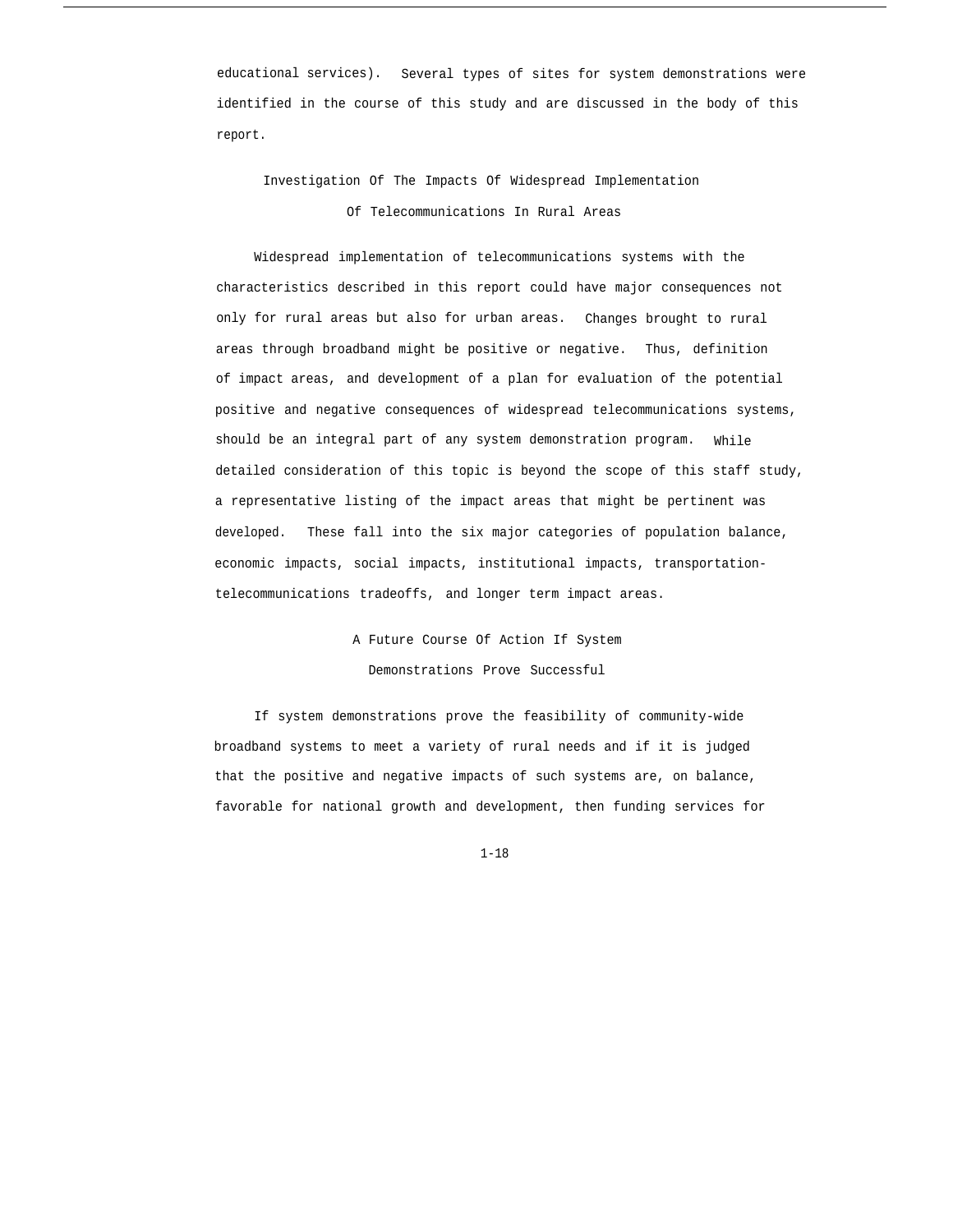implementing such systems on a broad scale might be sought. One solution might be to establish a Federal program modeled on the Rural Electrification Administration which brought electricity and telephone to rural areas through low cost loans. However, in the case of rural broadband systems, a more flexible approach involving several different funding mechanisms appropriate to the different economic characteristics of rural America might be con– sidered (and evaluated further during the system demonstration phase).

This funding could be related to the Turnaround Acceleration, Turnaround Reversal and Declining county categories cited earlier as a framework for analysis. (It should be noted again that the "county" is the unit of analysis because most statistics are gathered on a county basis. In practice, broadband systems could encompass several counties of varying characters.) Because of the differing attractiveness of these types of rural counties to private entrepreneurs, the system operator might also be expected to vary. For example, funding mechanisms and owner/ operators might vary with the category of rural county as indicated below:

|                         | Federal Financing  | System                                |
|-------------------------|--------------------|---------------------------------------|
| County Type             | Mechanism          | Owner/Operator                        |
| Turnaround Acceleration | Guaranteed Loan    | Private Industry                      |
| Turnaround Reversal     | Direct Loan        | Rural Cooperative                     |
| Declining               | Government Subsidy | Private Industry/<br>Local Government |

Sources of funds include the Business and Industrial Division of the Department of Agriculture for guaranteed loans , and Community Facilities loans under Title I of the Rural Development Act of 1972 which are direct loans. Both of these sources have already been used to support rural broadband systems. In this connection, however, it is important to note that a letter sent to OTA by the Department of Agriculture stated that "...we do not anticipate this type of loan becoming a significant part of our community facility loan program."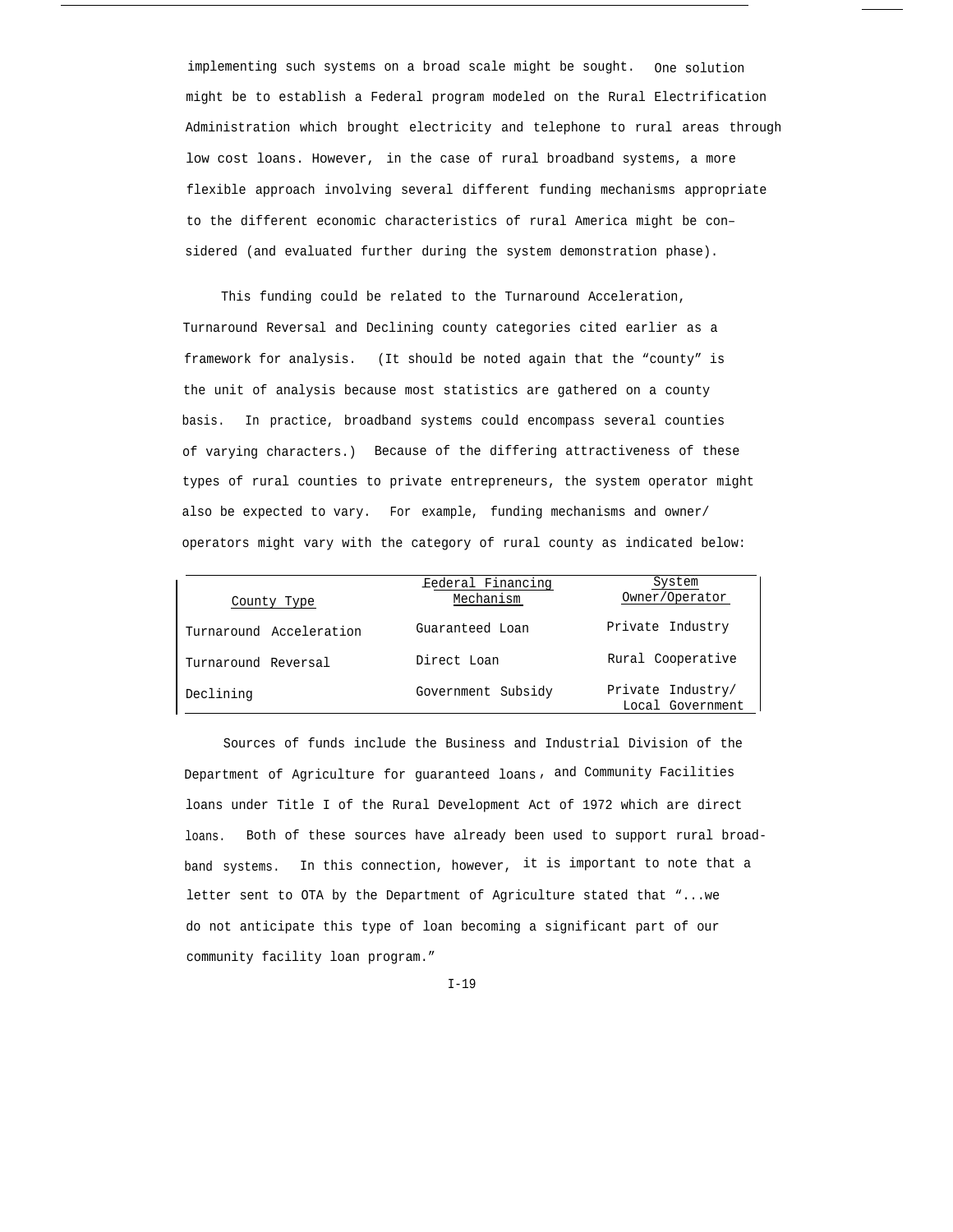## Previous Legislative Initiatives

### And Findings From Other Studies

A number of bills and studies were reviewed. These may be divided into" three groups depending on their treatment of the problem of bringing broadband communications to rural areas.

The Whitehead Report exemplifies the class of national cable policy studies. Within this class, rural cable is treated more as a monitoring problem than as a problem requiring action. Thus, it is not surprising that no specific course is outlined nor is a funding mechanism proposed for bringing cable to rural areas.

The second group of bills and studies includes S. 1219, H.R. 5319, H.R. 244, the Interstate and Foreign Commerce Subcommittee report on cable and the Booker T. Washington/Cablecommunications Resource Center report on rural telecommunications. This group of bills and studies suggests that telecommunications should be brought to rural areas now and suggests low-cost, long-term loans as the funding mechanism. The implication is that the major constraint on rural telecommunications is lack of risk capital and that the problem can be solved in a manner paralleling the Rural Electrification Act of 1934 which enabled the spread of electricity and telephone service to rural areas. However, the parallel between these two situations may not be as exact as it appears. For cable, content is all important whereas the consumer supplies the uses for electricity or the content carried by telephones. Whether enough is presently known about program content to ensure success of rural broadband systems is unclear.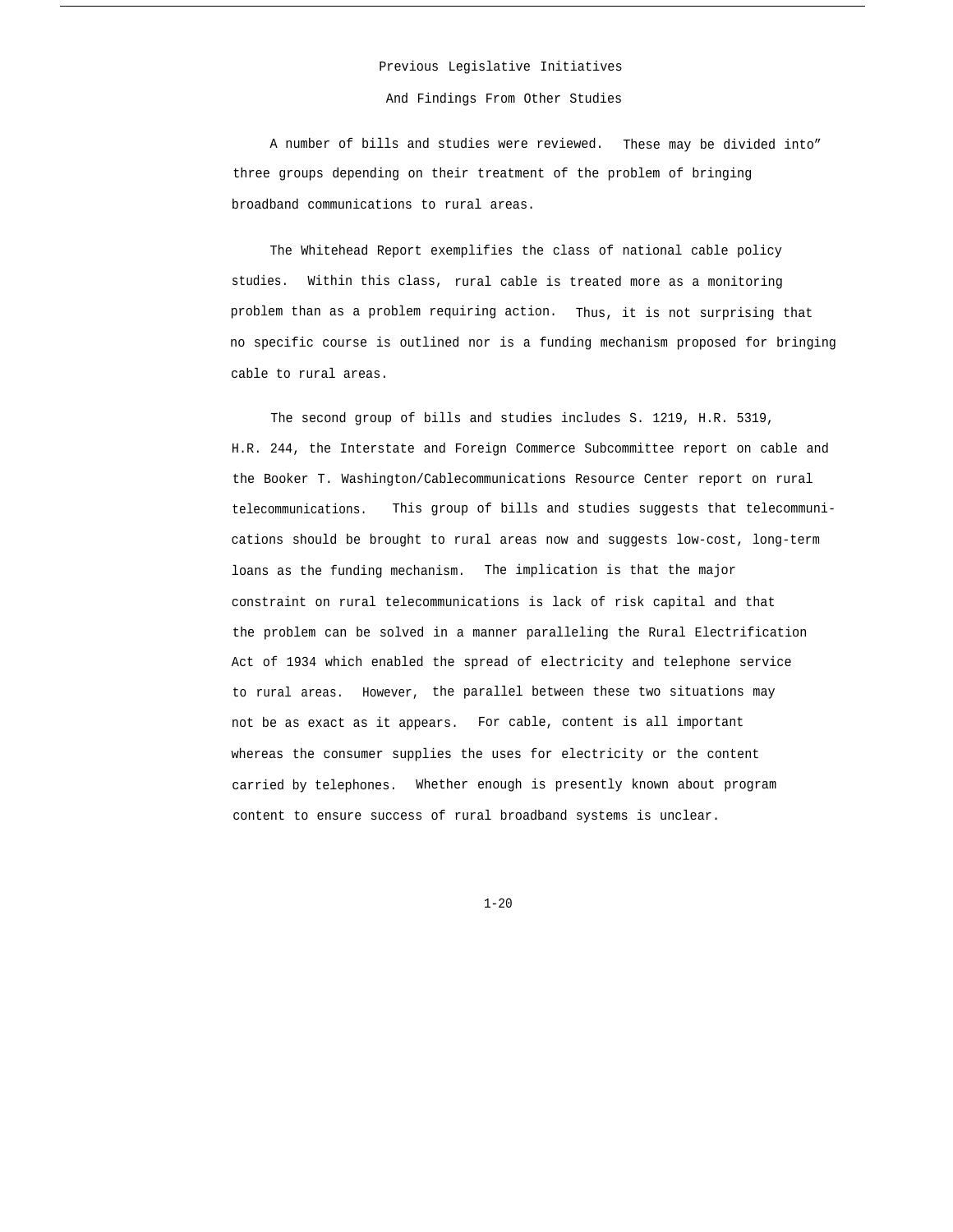The third group of bills includes H.R. 4564, S. 1257 and H.R. 9630. This group specifically addresses the problem of providing new services, such as public service applications, via telecommunications and proposes demonstration programs which would enable evaluation of such services. Unlike the second group, these bills are not directed at rural areas and projects probably would not take place in rural areas. This is because the funds, when specified, are to be used for studying methods for bringing in the service. Existing systems would be used in the demonstrations and those with significant capacity -- as for two-way us<sub>e</sub>-- are located in urban areas.

This report combines and extends the concepts in all these groups of bills and studies *in* that it proposes a limited demonstration program, specifically for rural areas, aimed at investigating the feasibility and value of combinations of public services, commercial uses and entertainment.

Policy Alternatives For Applications

Of Broadband Telecommunications To Rural Areas

Three policy alternatives were developed during the study. These are:

- continue the status quo;
- fund a limited number of system demonstration projects; and
- create a Federal mechanism to facilitate wide dissemination of broadband services to rural areas.

The pros and cons of each of the policy alternatives are described in Chapter IV of this report.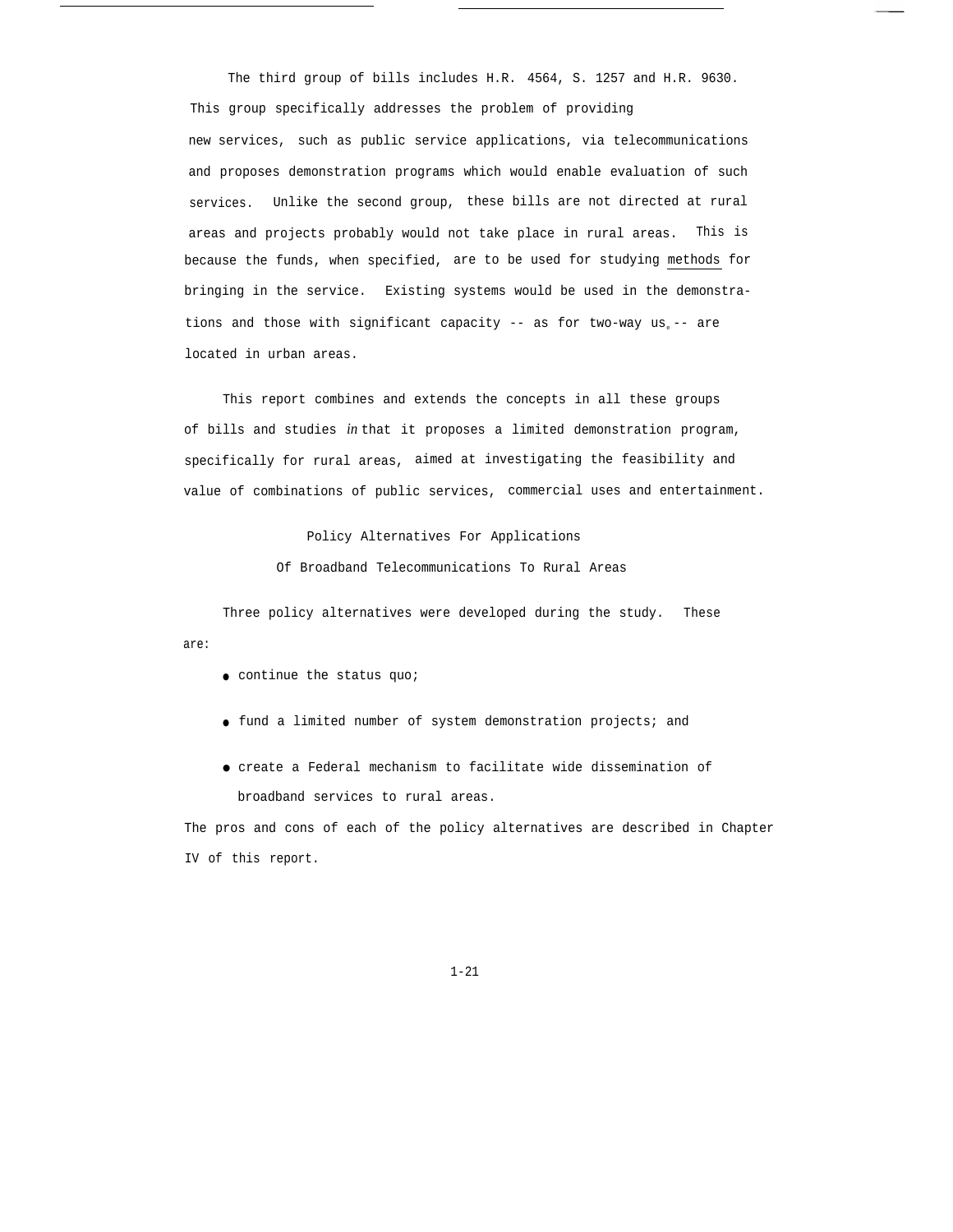#### Future OTA Role

As stated in the Preface, the objective of this staff study was to provide a basis upon which the Technology Assessment Board might decide what contribution, if any, OTA could make in assisting the Senate Committee on Agriculture and Forestry to evaluate the feasibility and value of rural broadband communications.

In the course of the study, the subject of rural broadband communications was found to be relatively unexplored. In particular, no analyses were found which considered the utility of broadband in relation to the fundamental factors underlying the sudden reversal of growth trends in rural America depicted in most recent Census statistics. Therefore, in order to gain some clear understanding of what OTA might do in connection with the subject, it first was necessary to originate a means of relating broadband to the forces underlying this change. Subsequently, it was necessary to consider how and whether such systems could actually be deployed and their value assessed.

Because of these somewhat unique circumstances, this study does not constitute a simple reply to Senator Talmadge's query as to how OTA can be of assistance. Instead, what is reflected in this staff study is a possible course of action- which the Senate Agriculture Committee might weigh. OTA's future role and the specific form its assistance might take, therefore, will depend upon the Committee's judgment as to how many of the three tasks spelled out herein, if any, it might wish OTA to pursue.

With these qualifications in mind, the following is a three-task approach to OTA's participation that the Senate Committee might consider: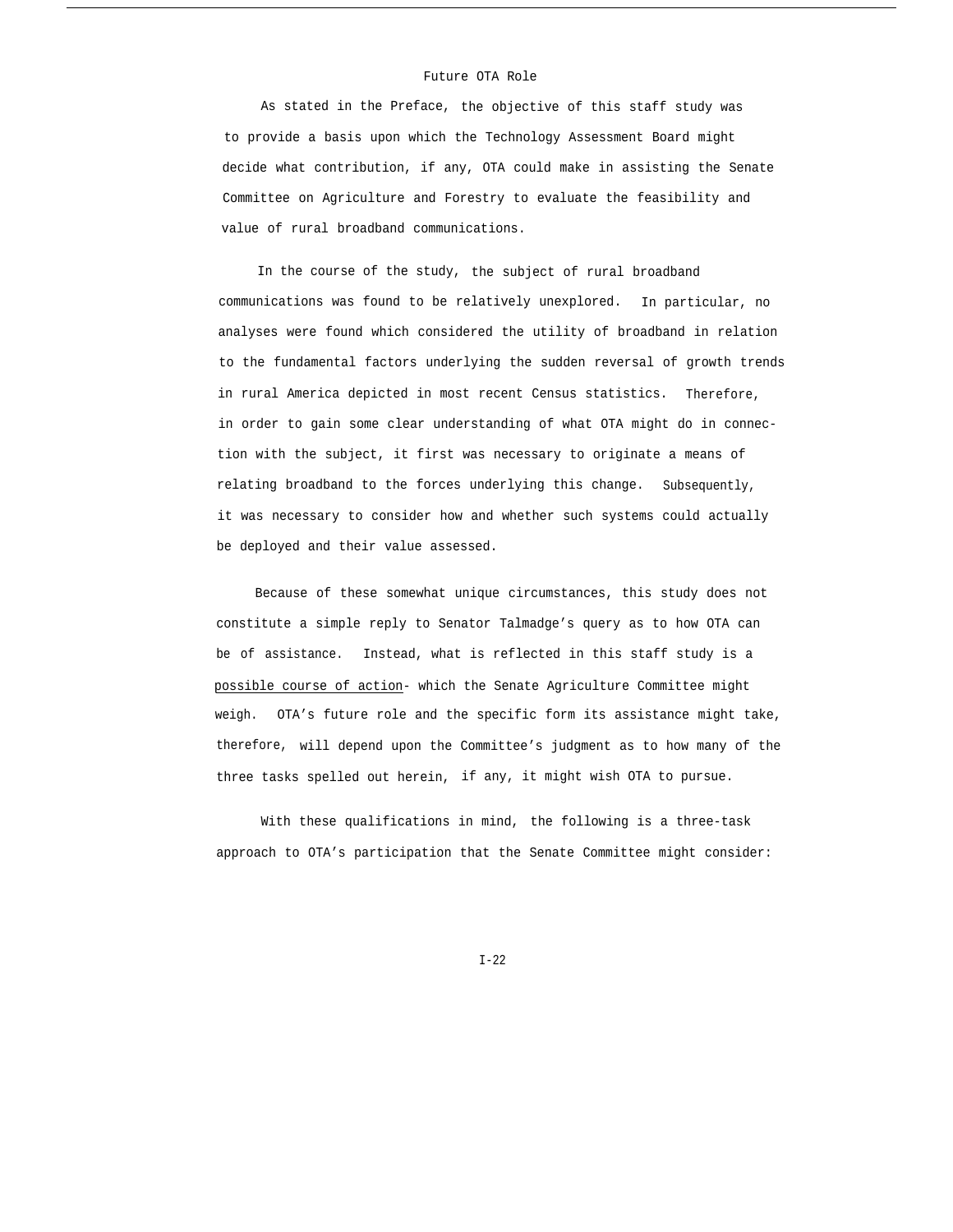First as an adjunct to hearings the Committee might wish to conduct, OTA could help the Committee to assemble a panel (s) to examine and verify or refute the findings described in this report. Topics to be covered could include:

- the present and probable future trends in rural growth;
- the impact of broadband communications on probable growth trends;
- constraints to wider application of broadband communications in rural areas;
- the need for system demonstrations and the number and type of system demonstrations which should be conducted, including criteria for site selection;
- consideration of the possible need for, and best form of, Federal involvement in rural broadband applications in the system demonstration phase as well as in subsequent programs; and
- consideration of the possible role of OTA in helping the Committee to assess and monitor the programs suggested above.

Second, OTA might begin a continuing assessment program to help the committee monitor: 1) telecommunications experiments in or applicable to rural areas; and, 2) the progress of the Trempealeau County project and any system demonstrations undertaken. With regard to the second task, a critical feature would be assessing the impact of telecommunications

1-2 3